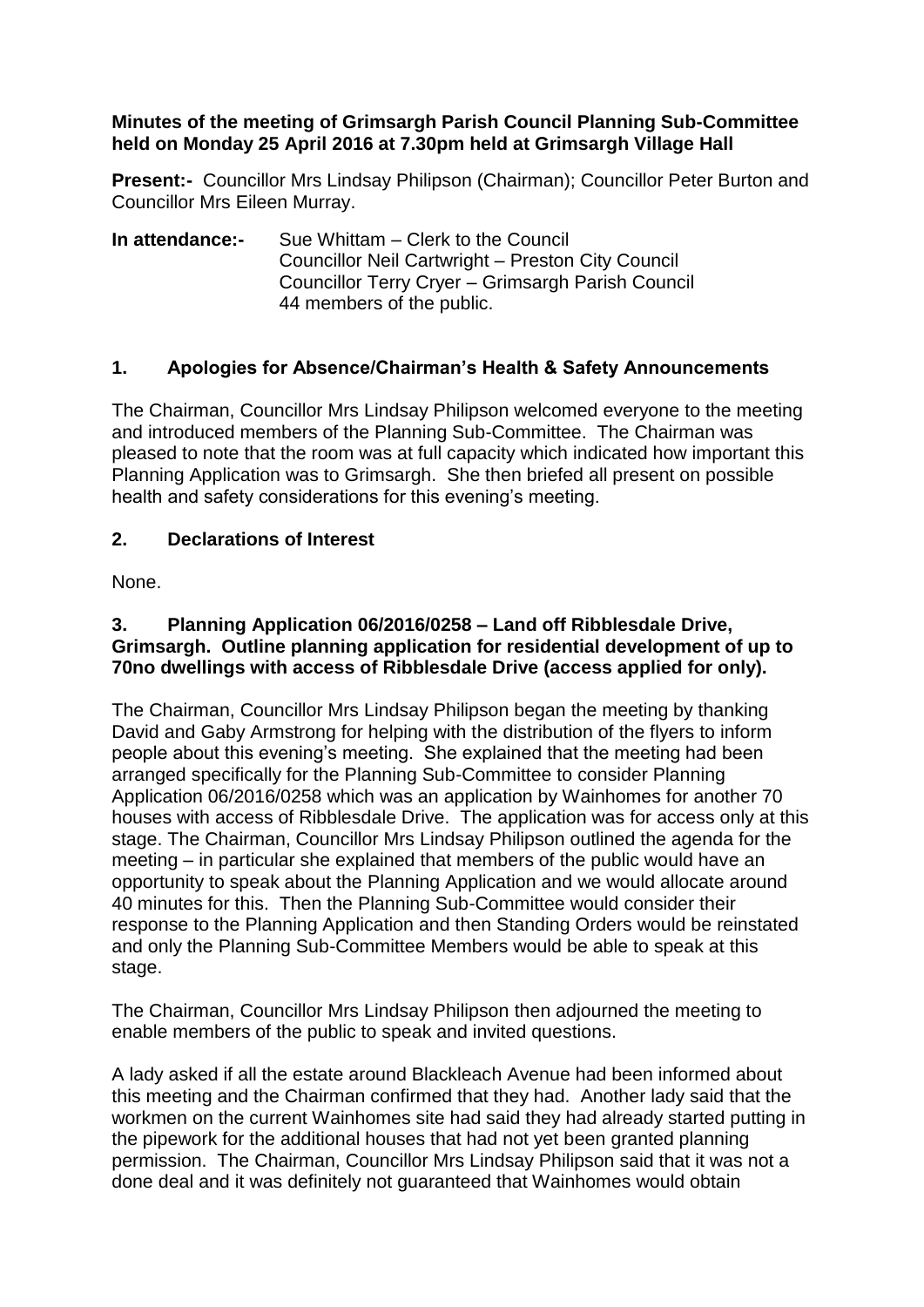planning permission for this latest development. Any concerns about work already starting in advance of their application being considered should be reported to the Planning Officer who was Dean Clapworthy at Preston City Council.

There were a number of concerns raised about the current Wainhomes development including problems with flooding, drainage, holes in the road, mud and traffic including HGV's arriving early to the site. The Chairman, Councillor Mrs Lindsay Philipson said that the Parish Council were aware of current issues and these were being dealt with in conjunction with our City Councillors and the Planning Enforcement Officer at Preston City Council. She advised anyone with concerns to report these to the Enforcement Officer either by phone, email or online. However, these issues were not for discussion at this evening's meeting which had been called to deal with our response to the latest Planning Application.

A number of residents raised their concerns about traffic and in particular the increase in developments in Longridge that would have a cumulative effect on the traffic using Grimsargh. It was a difficult situation when Longridge and Grimsargh belonged to two different local authorities and Ribble Valley Borough Council were encouraging development in their area. Councillor Mrs Eileen Murray explained that previously there had been meetings between Preston City Council and Ribble Valley Borough Council to discuss these types of issues and Councillor Neil Cartwright had been involved in this. However this had been stopped by Preston City Council and there did not seem to be any joined up thinking between the two local authorities. With regard to the cumulative impact it was something that could be mentioned in the response to Preston City Council but the Planning Committee only looked at each application in isolation.

A lady asked about the access/egress to the site and if it was intended that the additional houses should use Ribblesdale Drive. The Chairman, Councillor Mrs Lindsay Philipson said yes that was the intention and we had noted residents' concerns that the access was bad enough for the original 64 houses and was definitely not suitable for the additional 70. It was felt very strongly by all those present that the access should not link to the Redrow estate and there were concerns about it developing into a "rat run" to avoid skew bridge.

A number of residents expressed concern about the lack of Doctors, Dentists and Health Centres as residents already had to use Longridge for these services and usually had a long wait for appointments.

Concerns were also raised about the proposed development abutting the SSSI and the ancient woodland, one resident agreed to contact the Woodland Trust about these proposals.

Questions were asked about the five year housing supply and did this have an impact on this application being granted? The Chairman, Councillor Mrs Lindsay Philipson referred to a recent appeal relating to Ingol Golf Club where the Inspector had stated that Preston City Council could demonstrate their five year housing supply, which was good news for Preston and could strengthen our objection to the Wainhomes Planning Application.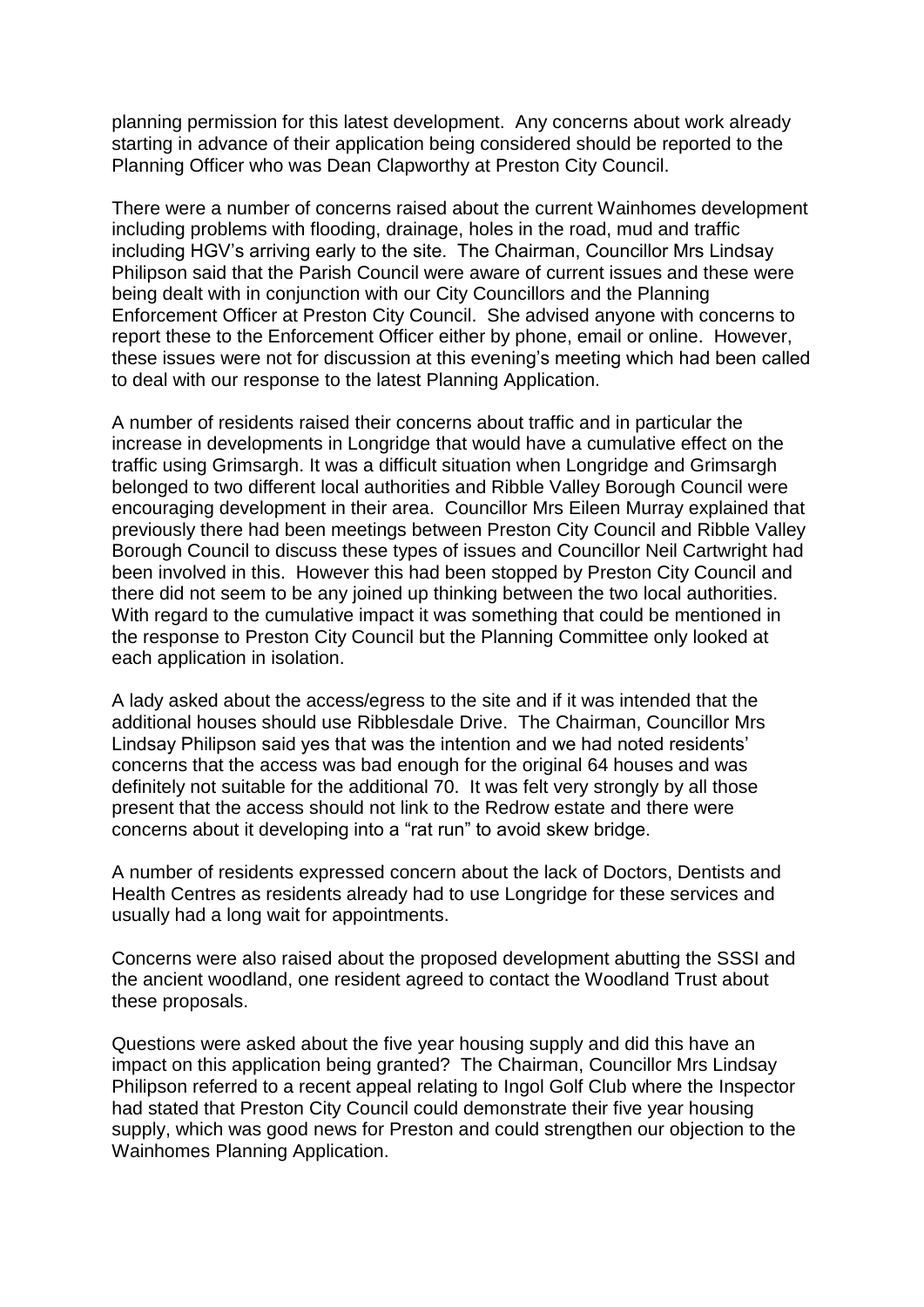A resident kindly gave copies of photographs of HGV's struggling to manoeuvre on the narrow access road to help the Parish Council with their objection to the Planning Application.

One resident asked if the area of separation could be taken into account and it was felt that although this had been an important factor in the Hallam objections, this point was not as strong for this application as it was on the opposite side of the road and not a "pinch point" in the area of separation.

The Chairman, Councillor Mrs Lindsay Philipson thanked everyone for coming to the meeting and participating in this important discussion. She reminded all present that objections needed to be submitted to Preston City Council by 5 May 2016 and this could be done by post, email or online. The Chairman then reinstated Standing Orders to enable the Planning Sub-Committee to discuss the Planning Application.

All Members of the Planning Sub-Committee unanimously agreed to object to Planning Application 06/2016/0258 for the following reasons:-

- Sound Local Plan/Five year supply of deliverable housing sites reference to be made to the adopted Local Plan, the Inspector's examination of the plan and confirmation of five year supply using the Ingol appeal as an example of this.
- Development within existing villages reference to Policy 4.32 and 4.33 of the adopted Local Plan, development in Grimsargh should be smallscale and infill – this application does not fulfill any of these categories and would have a detrimental impact on Grimsargh and its residents:-
- Traffic/Access highlighting issues raised by residents current problems and link to traffic travelling from Longridge. To include photographs from resident showing problems with current access.
- SSSI and ancient woodland issues with development abutting these.
- Drainage current issues with drainage in advance of the second phase. Problems with water run off to drain into Tun Brook. Assessment undertaken in September 2015 before the first phase of the development commenced – gives an inaccurate picture. Parish Council feels that drainage needs to be looked at closely and further studies/investigations undertaken.
- Lack of Medical facilities/Services no Doctor, Dentist or Health Centre in village – have to use Longridge or Preston – long waiting lists and facilities already struggling to cope with demand.

## **Resolved**

That, the Planning Sub-Committee objects to Planning Application 06/2016/0258 for Land off Ribblesdale Drive, Grimsargh - Outline planning application for residential development of up to 70no dwellings with access of Ribblesdale Drive (access applied for only), for the following reasons:-

• Sound Local Plan/Five year supply of deliverable housing sites – reference to be made to the adopted Local Plan, the Inspector's examination of the plan